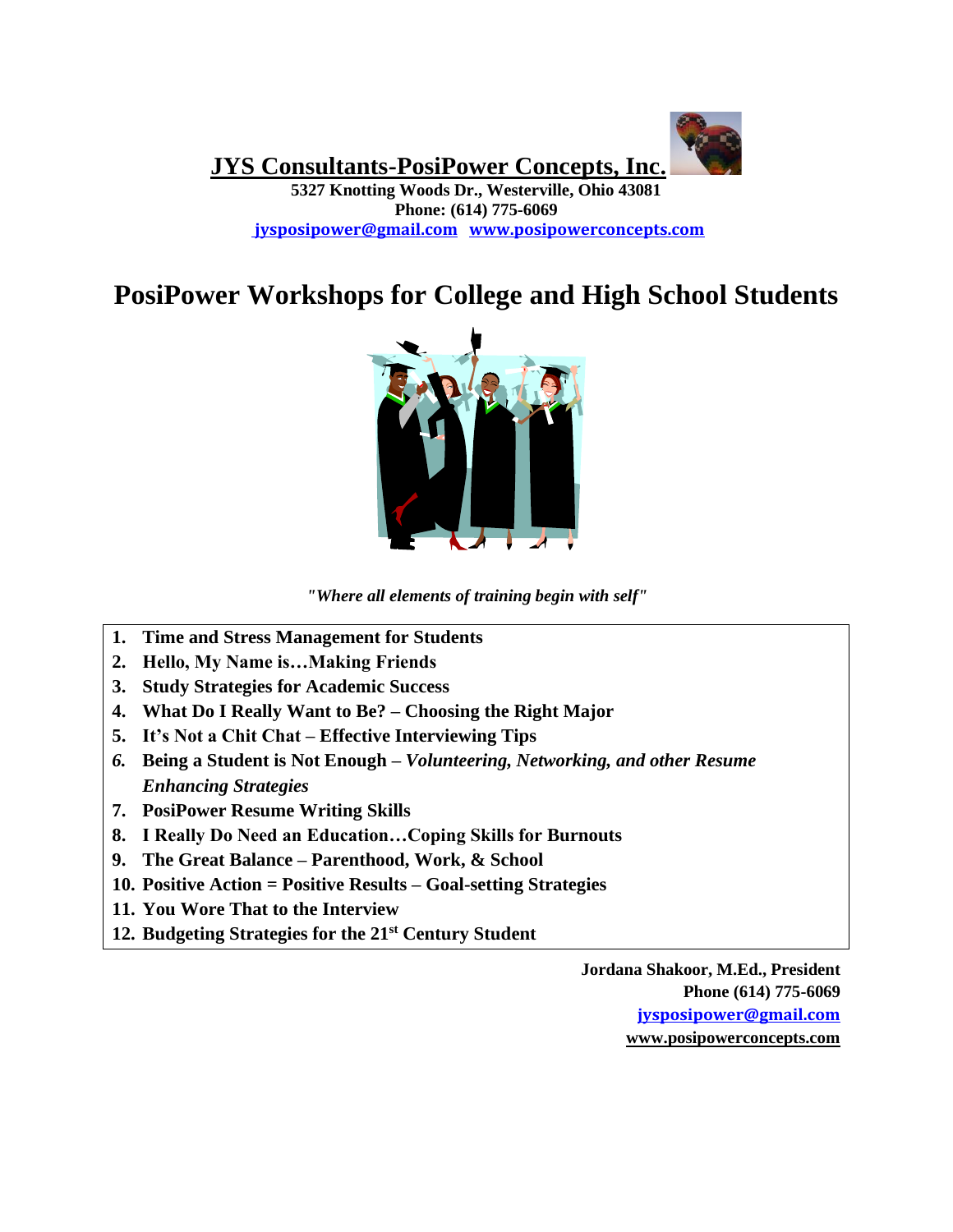# **BACKGROUND INFORMATION**

Founded in 1993 and incorporated in 2008, **JYS Consultants-PosiPower Concepts, Inc.** is a private sector management and an educational consulting firm, located in Westerville, Ohio. Our primary commitment is to improve the lives of individuals and the atmosphere of organizations and companies by teaching **PosiPower Concepts** along with core training needs.

The **PosiPower Concept** asserts that: **"All elements of training begin with self."** This concept makes our training unique.

**Our Objectives are to:** 

- **Promote excellence and increase productivity**
- **Improve customer service and customer satisfaction**
- **Build stronger teams and enhance leadership skills**
- **Improve attitudes by teaching positive concepts**
- **Reduce resistance to change**
- **Teach diversity & cultural issues**
- **Teach positive techniques that resolve interpersonal conflicts**
- **Create a positive work environment for men and women**
- **Promote positive families and children**
- **Create a positive balance between work and family**

*A few comments from previous participants:*

*"It made me see that what I think is a bad situation in the present could be a window of opportunity."*

*"This training improved my professional outlook."*

*"Lots of ideas creating measurable goals, how to, etc.,"*

*"New ideas on how to address different issues"*

*"I'm a PosiParent because of these classes."*

*"I now know what to do with my child."*

*"Jordana really cares about our concerns."*

*"Very enthusiastic, down to earth, knowledgeable, good stories."*

*"Ali Shakoor has written a fantastic book for Black men and boys"*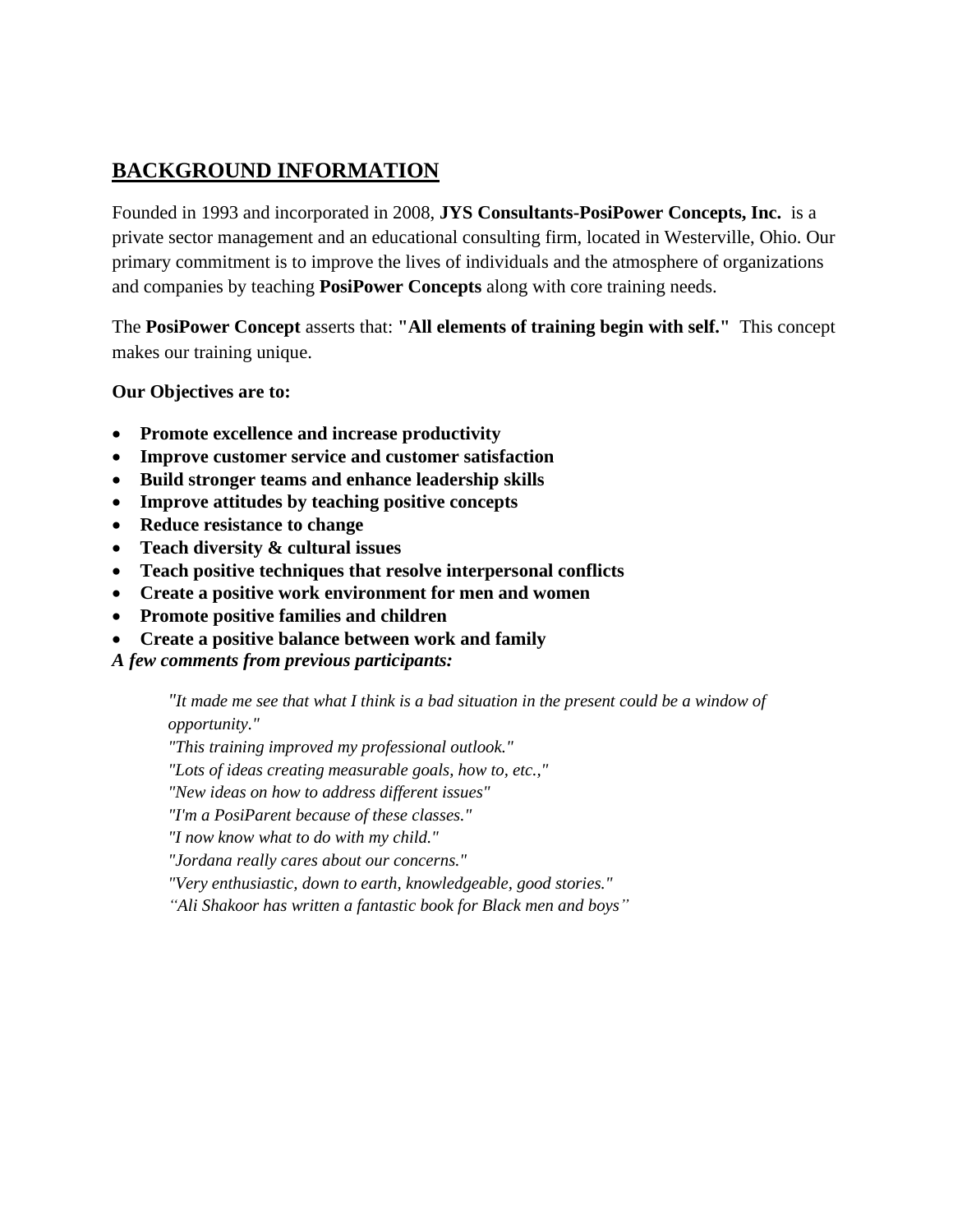# **JYS CONSULTANTS-POSIPOWER CONCEPTS, INC.**

**Jordana Y. Shakoor -** *Founder and President of JYS Consultants-PosiPower Concepts, Inc*. Jordana received her degree in Behavior Sciences from The Ohio State University. Her minors are education and psychology. She travels extensively throughout the United States presenting training and consulting services for human resource departments in public and private sectors. Jordana is well-known for presenting the course: *Our Customers Deserve the Best* as well as *Diversity in the Workplace in the 21st Century*. Jordana is the critically acclaimed author of *Civil Rights Childhood* and several self-esteem booklets that are available in the *PosiPower Store*. She is a popular keynote and motivational speaker. For a powerful presentation, please call and schedule Jordana today.

#### **To contact Jordana, please call 614-775-6069 or** [jysposipower@gmail.com](mailto:jysposipower@gmail.com)

**Ali Andrew Shakoor -** *Senior Human Resource Consultant- Tampa, Florida and the Southern Region of the United States - JYS Consultants-PosiPower Concepts, Inc*. Ali received his Juris Doctorate, *cum laude* from Capital University Law School in Columbus, Ohio. He received his B.A. from The Ohio State University with a major in political science and a minor in women's studies. Ali works with students, educators, and parents.

And, Ali has experience in human resources and professional development programs in private and public sectors. For a dynamite presentation, please call and schedule Ali today. He is the author of *For Black Men Trying to Survive and Thrive in America*.

**To contact Ali, please call at 813-528-7982 and** [cbus03@gmail.com](mailto:cbus03@gmail.com)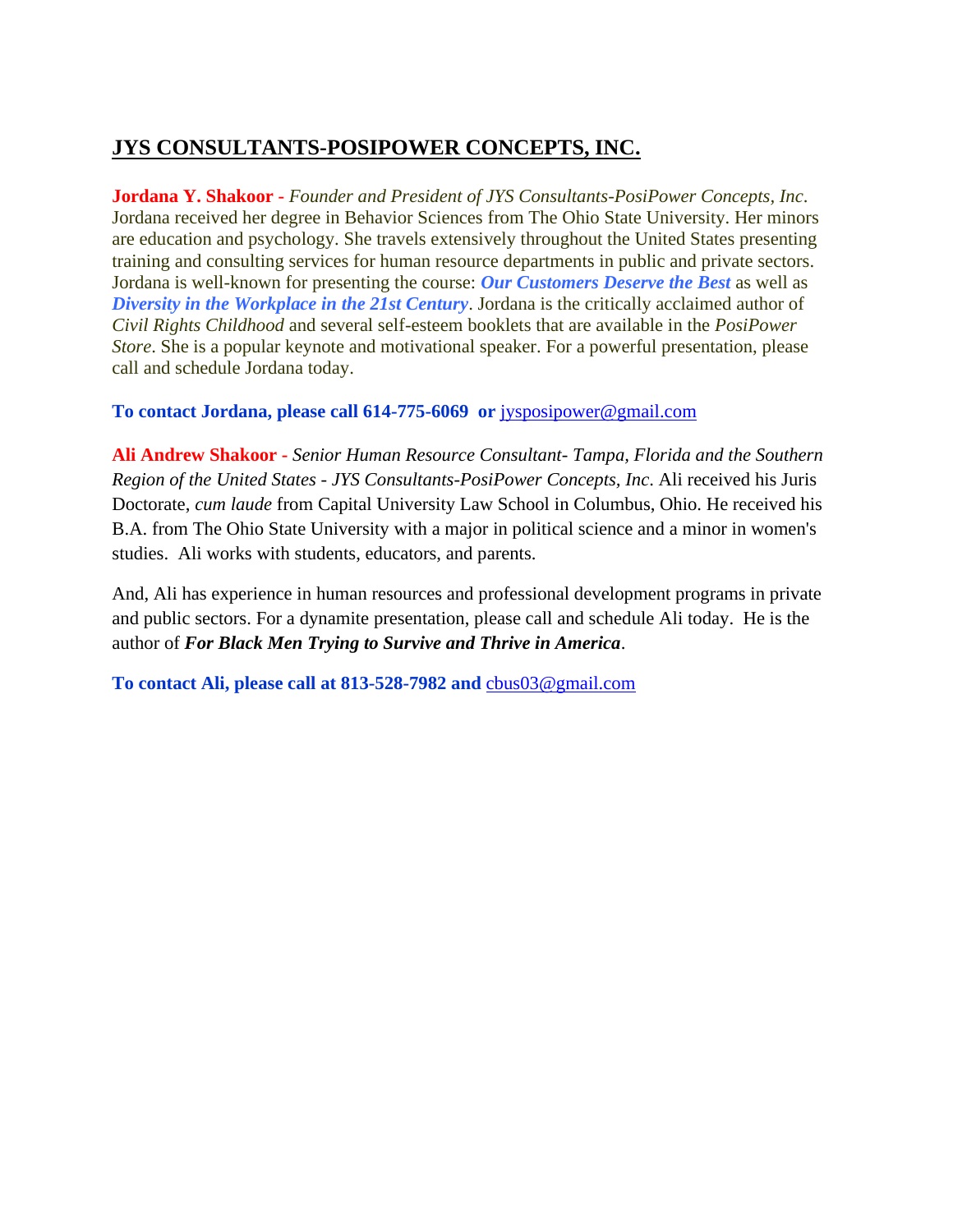

### *1. Time and Stress Management for Students*

College is a time of unprecedented transition and stress in most lives. Many students juggle the financial pressure of living away from home; social pressure of new relationships and friendships; emerging professional pressure of first jobs, internships, and applying to graduate and professional schools; with the academic pressure to perform well in class. This interactive course is designed to give students practical tools for maintaining a positive attitude, managing time, reducing stress, staying organized, and still achieving their goals while having fun! Participants will learn the following:

- $\triangleright$  The positive and negative effects of stress
- $\triangleright$  Effective time management techniques for studying and in their personal lives
- $\triangleright$  Budgeting tips to reduce financial stress and pressure
- $\triangleright$  The importance of staying positive especially when life throws us a curve ball
- $\triangleright$  How negative people bring us down and create stress
- $\triangleright$  Ways to reduce stress and improve time management by maintaining a healthy lifestyle
- $\geq 25$  ways to manage stress



## *2. Hello My Name is…Making Friends on Campus*

It doesn't matter if a student was the most popular person in their high school or a wallflower their whole life. Either as an incoming freshman, transfer student, exchange student, or just looking for a new social circle, most students will wonder how they will make friends and where they will fit-in on campus. This highly interactive course is designed to give students positive techniques for making new friends. Components of this class include:

- ➢ How to introduce yourself when you're the "new kid on the block"
- $\triangleright$  Breaking the ice when everyone is new
- $\triangleright$  The art of small talk
- ➢ Getting along with new roommates, classmates, teammates, and workmates
- $\triangleright$  Navigating new friendships
- $\triangleright$  Maintaining a positive self-image during times of change
- $\triangleright$  Is anybody out there? Where to meet new people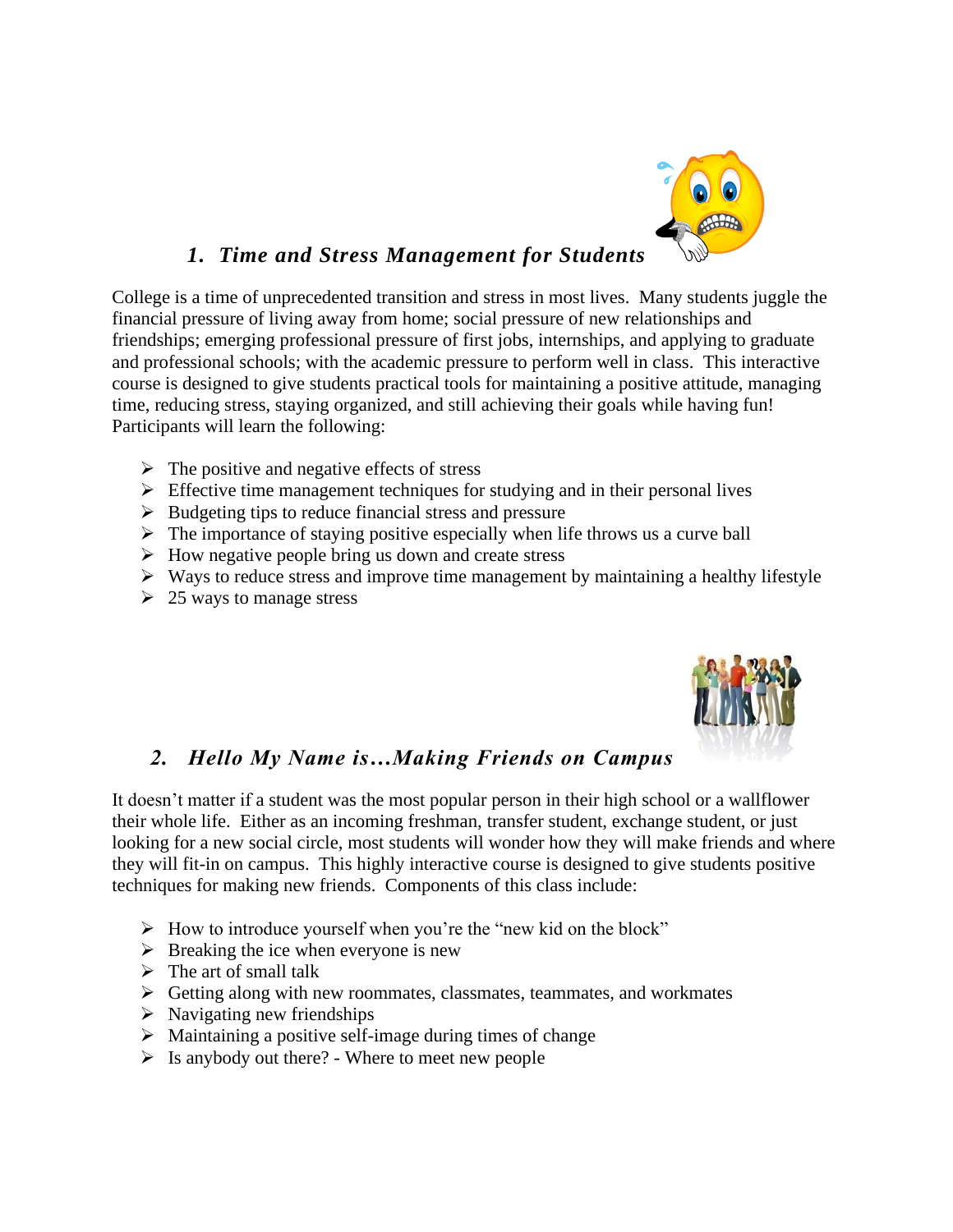

### *3. Study Strategies for Academic Success*

All students want to perform well in school. However, at some point any student may struggle to achieve their desired grades. It may be a specific class or subject, the transition to upper level course work, or studying may have always been difficult. All students have to ability to improve their academic performance. The goal of this interactive workshop is to provide positive techniques for obtaining better grades throughout the course and at test-time. Participants will discover:

- $\triangleright$  How to maximize time spent in class through effective note taking
- ➢ What did I write? How to make the most of your notes
- $\triangleright$  Underlining and outlining retaining the most of the assigned reading
- ➢ Time management for academic success
- ➢ Setting the stage, creating a study plan for the course and at exam time
- $\triangleright$  Stress relieving techniques to help stay focused
- $\triangleright$  Tips for scheduling classes for success
- $\triangleright$  The importance of staying positive during challenges
- ➢ I need help advise for seeking help from tutors, gas, and professors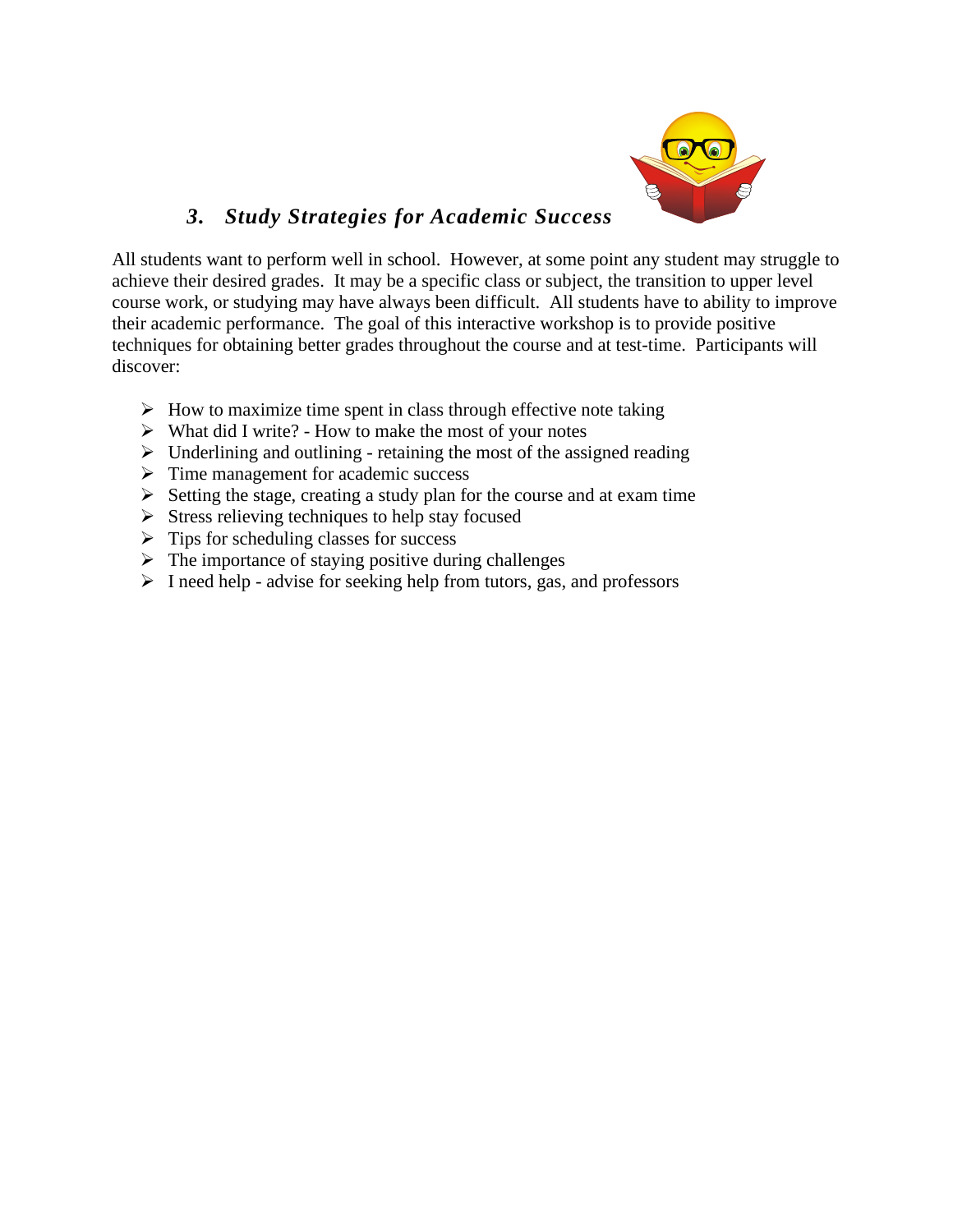### *4. What Do I REALLY Want to Be? - Choosing the Right Major*



It might not seem like a big deal at the time, but choosing a major is one of the most pivotal decisions in a person's life. The undergraduate major for which one receives a degree will affect the person's future career, entrance into graduate and professional programs, earning potential *(at least in the short term)*, and often their social and networking circles. Many students will change majors 3-5 times before they graduate, which takes a toll on valuable time and financial resources. Still, when some graduate they find themselves with a degree that is difficult to market when trying to enter their desired career. While others graduate without knowing what they want to do with their lives. The purpose of this interactive course is to help students begin to focus on what they really want to be and how to choose the appropriate major for their true career goals. Participants will learn:

- $\triangleright$  The variety of majors, minors, and courses of study their institution offers
- ➢ Resources, techniques, and things to consider for narrowing down the options to a short list of majors and career paths
- $\triangleright$  The importance of meeting with academic advisors, major advisors, and career services offices to determine whether a particular major is a good fit for their career goals
- ➢ Techniques for getting exposure to a career of interest before committing to a major
- ➢ Resources for finding internships and volunteer opportunities to continue exploring a potential career
- $\triangleright$  The importance of maintain a positive self-image and self-confidence when choosing a major and embarking on a career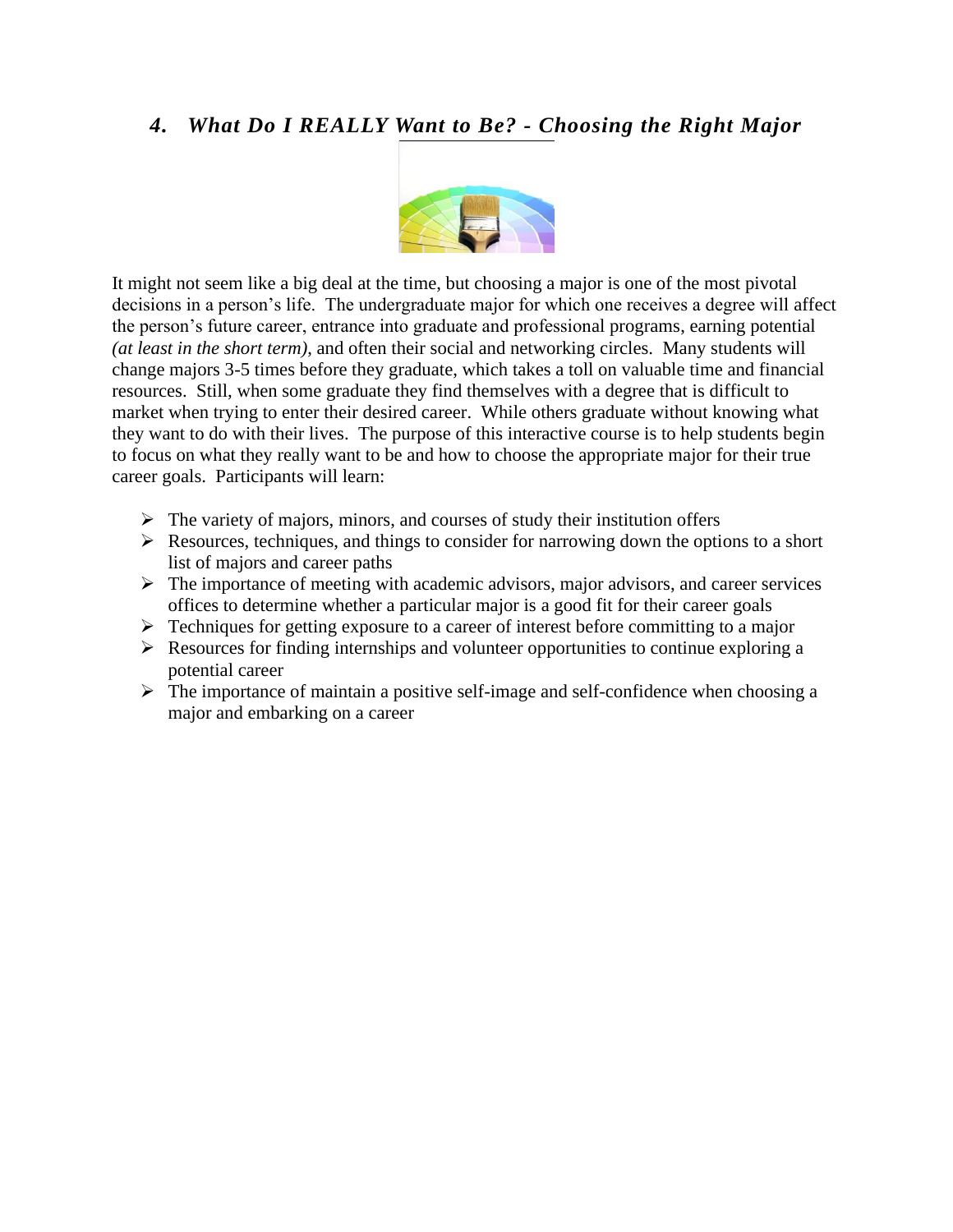

# *5. It's Not a Chit Chat - Effective Interviewing Tips*

In today's tough job market effective interviewing skills are more important than ever. Competition is fierce and having good grades and a great resume is no longer enough to land a great job. Students have to be prepared to demonstrate their superior communication skills, great presentation, sound judgment, and winning personality during an interview. When an employer is considering an interviewee they are not only pondering, *"Can this person do the job?"* but sometimes moreover, *"Would I want to work with this person 8-9 hours a day?"* In this interactive course participants will discover:

- $\triangleright$  The importance of researching the potential employer before the interview
- $\triangleright$  How to prepare oneself for an interview by creating an agenda in advance and knowing what they bring to the employer
- $\triangleright$  The importance of mock interviewing and practicing anticipated questions
- ➢ How to frame the answers to "easy" and "hardball" interview questions
- $\triangleright$  When to talk and when to listen
- $\triangleright$  How to read non-verbal clues during an interview
- $\geq 20$  Big Do's and Don'ts
- $\triangleright$  What to wear and making a suitable visual impression
- ➢ How to follow-up and "close the deal"
- $\triangleright$  The importance of projecting positivity during the interview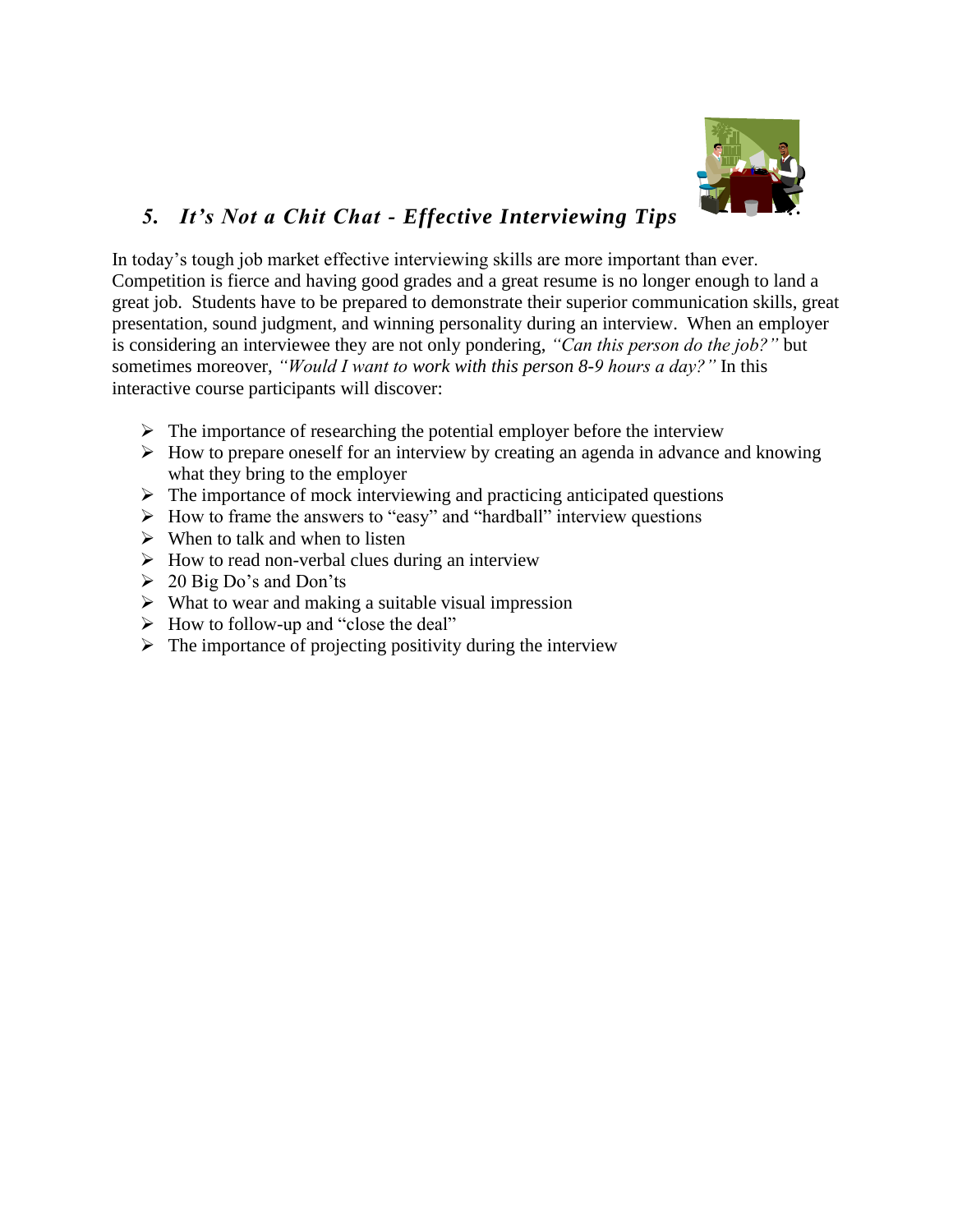# *6. Being a Student is Not Enough – Volunteering, Networking, and Other Resume Enhancing Strategies*



The recent recession has resulted in unprecedented job-loss and more competition than ever for entry-level positions. New graduates and current students need more than good grades to impress employers and be competitive in their job search. They need practical experience in their chosen field and it's always helpful to have contacts. The purpose of this interactive course is to give students practical tips for adding meaningful experiences to their resumes. Components of this class include:

- ➢ Why it is important to have a "well-rounded" college experience
- ➢ How to find volunteer opportunities, internships, part-time jobs, student leadership activities, and other resume enhancing experiences
- $\triangleright$  What employers look for in a resume
- ➢ How to present your past experiences on a resume to "tell a story"
- $\triangleright$  The benefits of networking on-campus and with members of the community
- $\triangleright$  Breaking the ice the art of introducing yourself to peers and professionals



### *7. PosiPower Resume Writing Skills*

A good resume is perhaps the most important component of getting a job. It usually sets the stage for getting an interview and starting the entire employment process. Many students feel like they haven't done anything to place on a resume. Some students feel like they have done so much that they do not know what to edit down from the resume. Then, there are a good number of students who are wondering how to get started. This interactive course is designed to expose students to a variety of resume styles that meet different needs and to allow them to begin writing a resume of their own. Participants will discover:

- $\triangleright$  Best practices for formatting
- $\geq 10$  Do and Don'ts for any resume
- ➢ Ideas on how to showcase your experiences whether they are plentiful or few
- $\triangleright$  How and when to edit
- ➢ Proofreading tips
- $\triangleright$  How to use your resume to draft an effective cover letter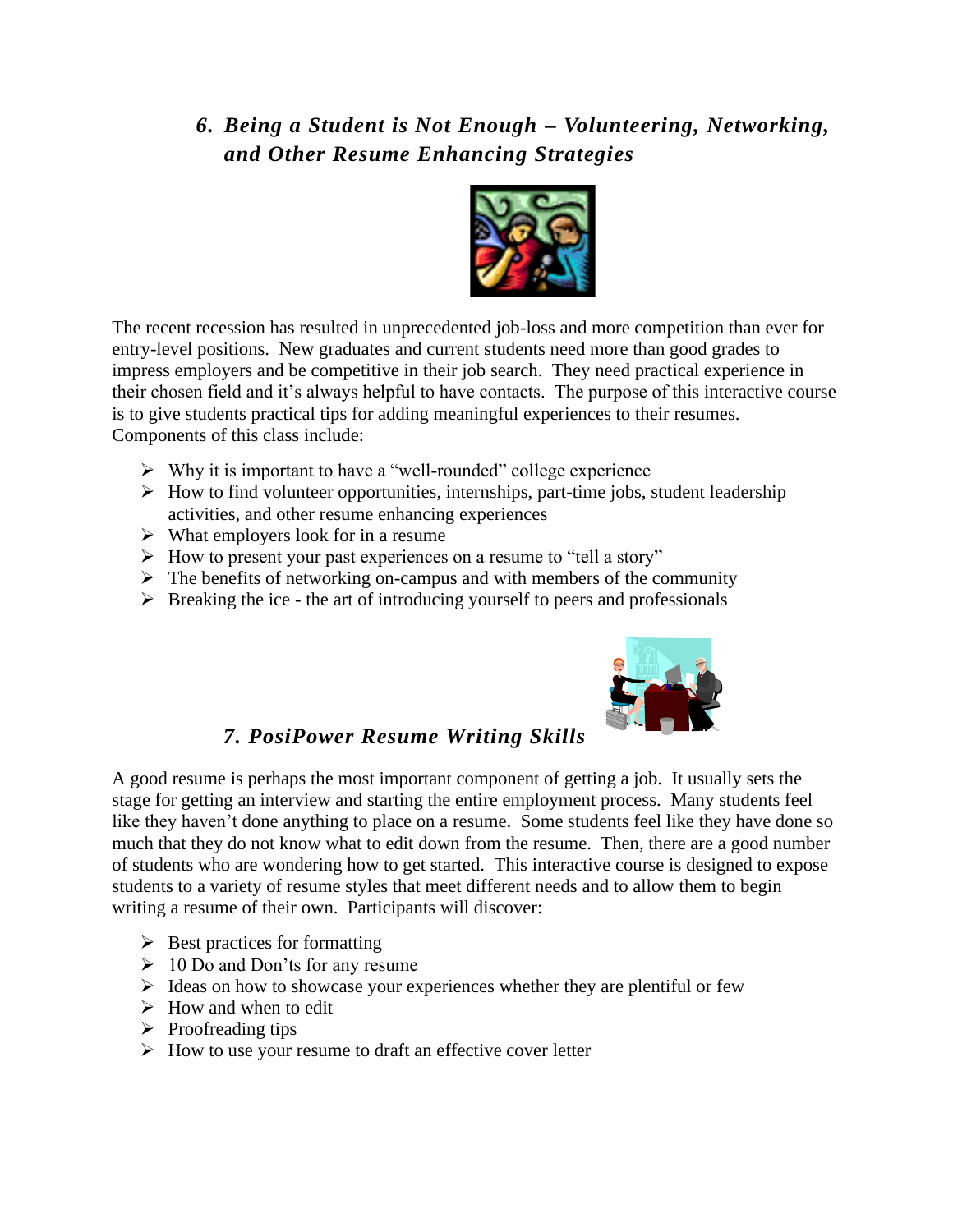#### **8. I Really Do Need an Education… Coping Skills for Burnouts**



By the time students enter college, most have completed at least 12 years of school. It is common to feel burn-out, like one just can't sit through another class or study for another test. However, in today's job market a college education is increasingly vital and students must presson to garner the rewards of a degree and the increased financial gain and security that results from their years of hard work. This highly interactive course is designed to give students encouragement and techniques to reduce stress, stay sane, relax, focus, keep studying, and complete their education.

- $\geq 25$  ways to reduce stress
- ➢ How to manage the stressors that come with change and preparing for college graduation
- ➢ Staying positive when so many things seem out-of-control
- $\triangleright$  Goal setting and focusing on a positive future
- $\geq 10$  simple relaxation techniques
- $\triangleright$  Setting the stage to study effective time management techniques
- $\triangleright$  Ways to recognize when it may be more than just burn-out



### *9. The Great Balancing Act - Parenthood, Work, & School*

Being a parent is a full-time job with no days off. Most adults spend more of their "waking hours" at work than they do at home. Completing a college degree is a job by itself. Every one of these adventures can create a tremendous amount of stress on its own. When tackled simultaneously the road can be overwhelmingly, but the results are greatly rewarding. The purpose of this interactive course is to provide tips on successfully managing the financial burdens, emotional stress, and physical demands of balancing work, parenthood, and school. Components of the class include:

- ➢ Budgeting tips for raising a family on stretched resources
- $\triangleright$  Positive parenting techniques for stressful times
- ➢ How to maximize your time in each arena
- $\geq 10$  relaxation techniques for at home, school, and work
- ➢ Organization strategies for each arena and combining all three
- $\triangleright$  10 PosiPower tips for keeping it fun and enjoying everyday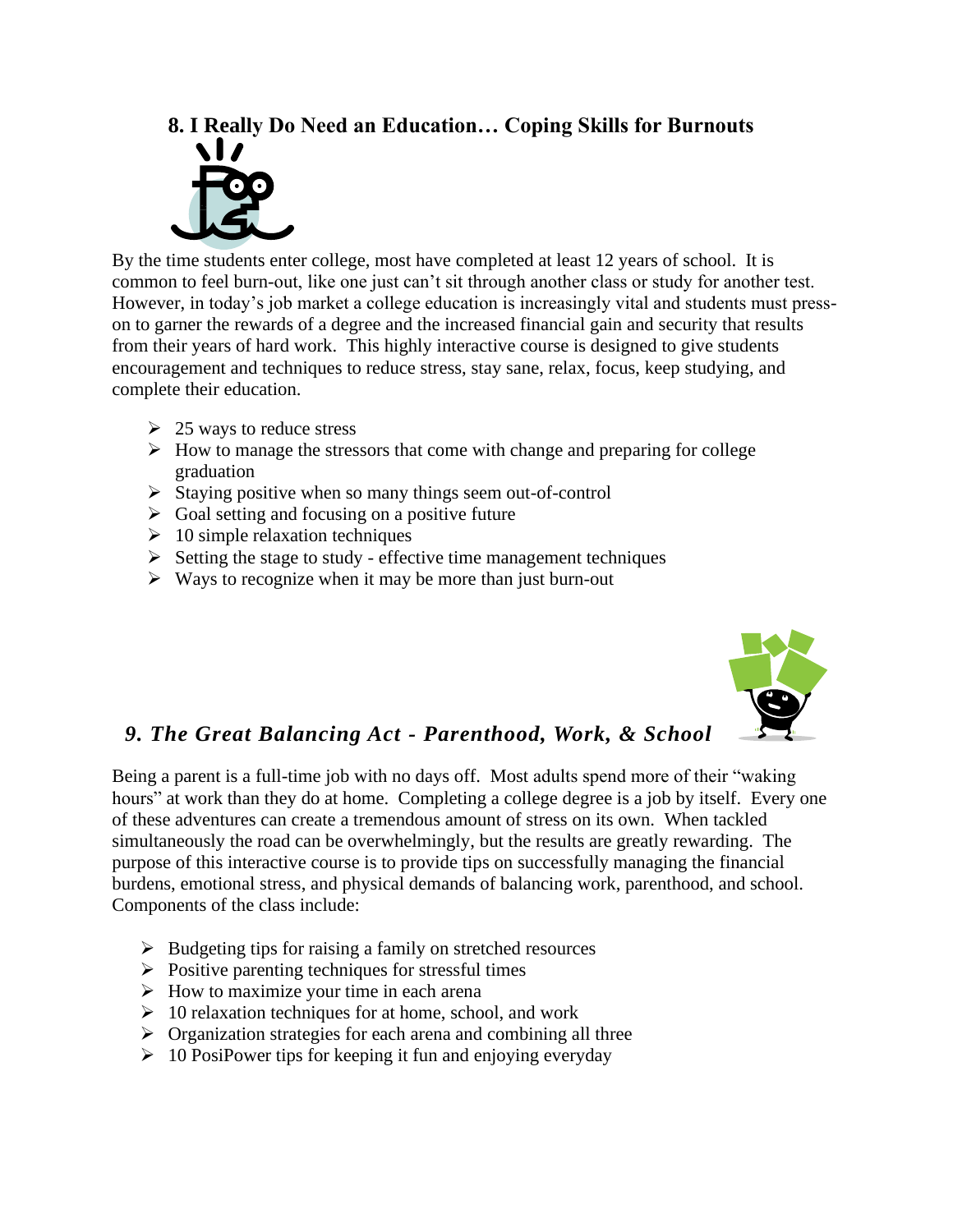### **10. Positive Action = Positive Results - Goal Setting Strategies**



The objective of this workshop is to create relevant change in students' lives by teaching positive thinking concepts. Participants learn how to change negative attitudes into positive ones that will increase productivity in school and their personal lives. PosiPeople create a more energized, cooperative, and cohesive environment at home, at work, in teams, and at school. These individuals enhance their many communities and networks. This highly interactive course is designed to demonstrate how student's positive action will create positive results academically, socially, and in every aspect of their lives. Participants will learn;

- $\geq 10$  ways to feel positive everyday
- $\triangleright$  How to let go of self-destructive habits
- ➢ Techniques for setting and achieving personal and professional goals
- $\triangleright$  Positive conflict resolution techniques for school, work, and peer relationships



### *11. You Wore That To the Interview?*

An interview is a time to for a candidate and potential future employer to "size each other up" and decide, *"is this a person or organization with whom I want to spend the majority of my*  day?" On both sides, part of that decision will be based on the verbal and non-verbal responses given to the interview questions, but the other part of that decision will be based on presentation. This interactive course is designed to highlight the importance of deciding whether an employer is a good fit by looking at the surroundings and non-verbal "culture" of the organization and the equal importance of physically presenting oneself for an interview in attire that is suitable for the profession. Participants will discover:

- $\triangleright$  Tips on proper interview attire for the business and legal communities and other traditionally conservative careers
- ➢ Advice on proper interview attire for casual and creative workplaces
- $\triangleright$  The benefits and pitfalls of a positive self-expression
- $\triangleright$  When in doubt, how to find out what is expected
- ➢ "Do I really want to work here?" Ways to determine whether a certain workplace environment is right for you